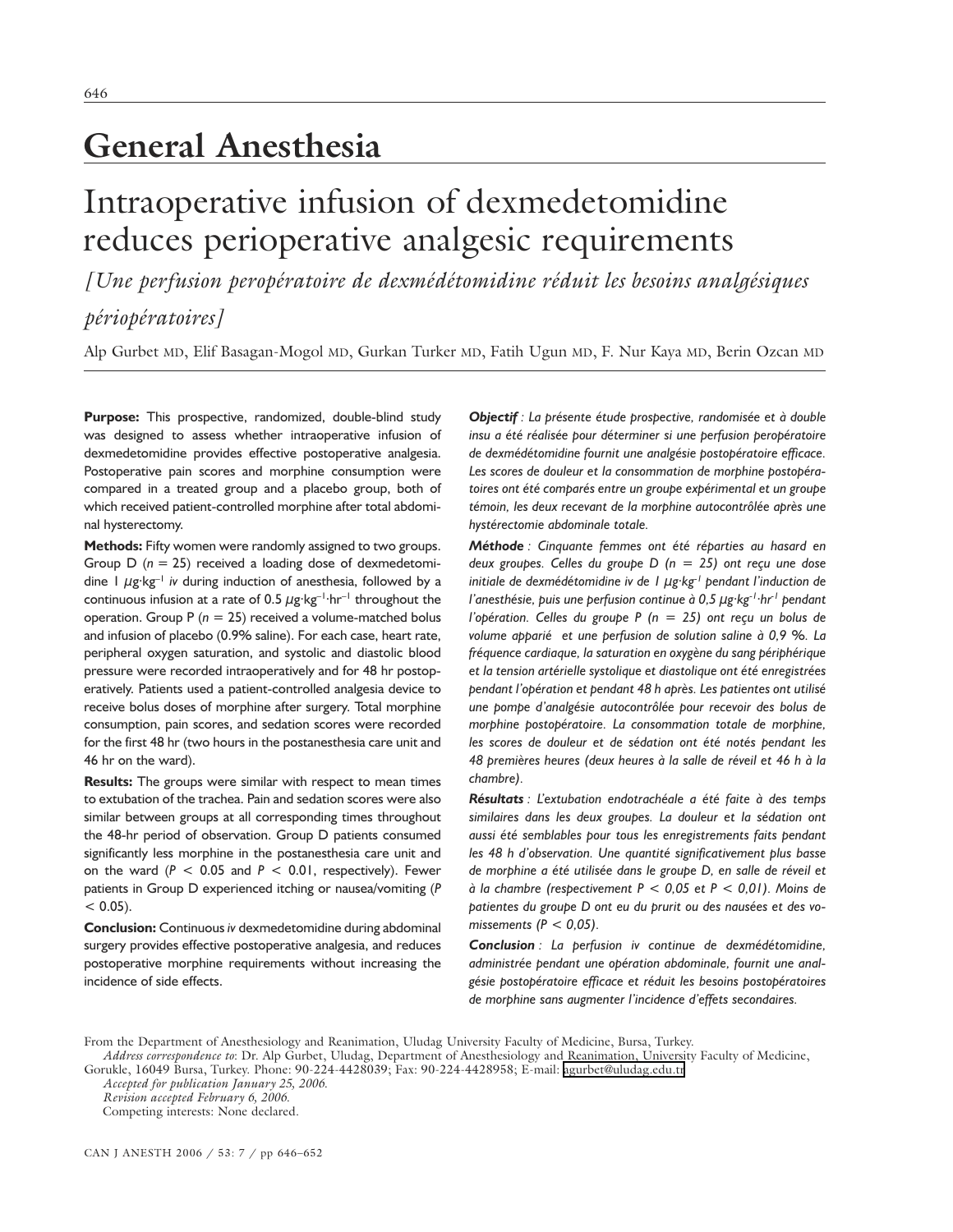EXMEDETOMIDINE is a highly selective  $\alpha_2$ -adrenergic receptor agonist that is most often used for short-term sedation in patients in intensive care who are on mechanical ventilation.<sup>1</sup> The main advantage of this tive  $\alpha_2$ -adrenergic receptor agonist that is most often used for short-term sedation in patients in intensive care who are on drug is that it does not cause serious respiratory side effects.<sup>2</sup> In addition, it has an opioid-sparing effect.<sup>3,4</sup> The analgesic, sedative/hypnotic and anxiolytic properties of dexmedetomidine make this drug potentially useful for painful surgical procedures.

Systemic administration of the  $\alpha$ <sub>2</sub>-agonists dexmedetomidine and clonidine has been reported to cause sedative effects and reduce opioid requirements in the perioperative period.5–10 Such features are indirect evidence that these drugs have analgesic action. However, studies conducted in the perioperative period involve numerous confounding factors, and it is difficult to distinguish whether analgesic or sedative effects are responsible for the reduced opioid requirements.<sup>11</sup> The analgesic activity of  $\alpha$ <sub>2</sub>-agonists seems to be mediated by both supraspinal and spinal mechanisms. It is thought that central  $\alpha_2$ -adrenoceptors in the locus ceruleus (a supraspinal site) and in the dorsal horn of the spinal cord are involved in this activity.<sup>12,13</sup> Dexmedetomidine has also been shown to have antihyperalgesic action in rats with neuropathic pain originating in the peripheral nervous system.<sup>14</sup> This drug enhances the effects of analgesics without increasing the incidence of side effects.15

The aim of this study was to evaluate whether intraoperative infusion of dexmedetomidine provides effective postoperative analgesia. To address this question, we compared findings after intraoperative administration of dexmedetomidine or placebo to patients who underwent major abdominal surgery and then received morphine postoperatively via patientcontrolled analgesia (PCA). Side effects related to dexmedetomidine were also investigated.

# **Methods**

Institutional Ethics Committee approval was obtained for this prospective study, and all participants gave informed consent. The subjects were 50 women who underwent total abdominal hysterectomy and received morphine via PCA for postoperative pain control. All patients were ASA physical status I or II, and their ages ranged from 35 to 65 yr. The exclusion criteria were weight exceeding 100 kg, inability to use the PCA device, renal or hepatic dysfunction, cardiac failure, ischemic or valvular heart disease, long-term use of certain medications (ß-blockers, analgesics, sedatives or tricyclic antidepressants), psychiatric illness, alcohol abuse, and heavy smoking habit. The night before surgery, an anesthesiologist instructed each patient regarding use of the PCA device.

A computer-generated randomization table was used to assign each woman to the placebo group (Group P,  $n = 25$ ) or the dexmedetomidine group (Group D, *n* = 25). An anesthesiologist (who was not one of the observers for the study) prepared injectable solutions containing either dexmedetomidine or 0.9% saline. The dexmedetomidine was supplied in 2-mL ampoules of  $100 \mu g \cdot mL^{-1}$  concentration (Abbott, Chicago, IL, USA), and this volume was diluted with 98 mL of normal saline to yield a final concentration of 2 µg·mL–1. For each patient in Group P*,* a 100 mL volume of 0.9% saline solution was prepared.

Routine monitoring consisted of non-invasive blood pressure, electrocardiography and peripheral oxygen saturation  $(SpO<sub>2</sub>)$  monitoring. Induction of anesthesia was achieved with thiopentone 3 to 5 mg·kg–1 *iv* and fentanyl 3 µg·kg–1 *iv*. Vecuronium 0.1 mg·kg–1 *iv* was given to facilitate tracheal intubation, and anesthesia was maintained with 0.5 to 2% (end-tidal concentration) sevoflurane in 60% nitrous oxide and 40% oxygen. In each case, the aim was to maintain mean arterial blood pressure (MAP) within 80–120% of baseline values. Mean arterial blood pressure rise of more than 20% above baseline was treated by administering a 2 µg·kg–1 *iv* bolus of fentanyl and raising the end-tidal sevoflurane concentration to 2%. Mean arterial blood pressure drop of more than 20% below baseline was treated initially with reduction of the end-tidal sevoflurane concentration to 0.5%. Supplemental boluses of vecuronium 0.05 mg·kg–1 *iv* were administered as required to maintain muscle relaxation during surgery.

Each Group D patient received an initial loading dose of dexmedetomidine1 µg·kg–1 over 30 min prior to induction, followed by an infusion started at  $0.5 \mu$ g·kg<sup>-1</sup>·hr<sup>-1</sup>. The infusion was discontinued when surgery ended. Group P patients received the same volume of 0.9% saline as a sham loading dose, followed by a saline infusion. Heart rate,  $SpO<sub>2</sub>$ , and MAP were recorded at specific time points (zero, five, 15, 30, 60, 90 and 120 min) during the surgical procedure. The total amount of fentanyl administered during each operation was also recorded.

Upon completion of surgery, each patient was extubated when she was able to execute simple verbal commands. All subjects were transferred to the postanesthesia care unit (PACU), where they were monitored and received nasal  $O<sub>2</sub>$  supplementation. Each woman was reminded of how to operate a PCA system (Abbott Pain Management Provider, Chicago, IL, USA) after receiving an initial bolus of morphine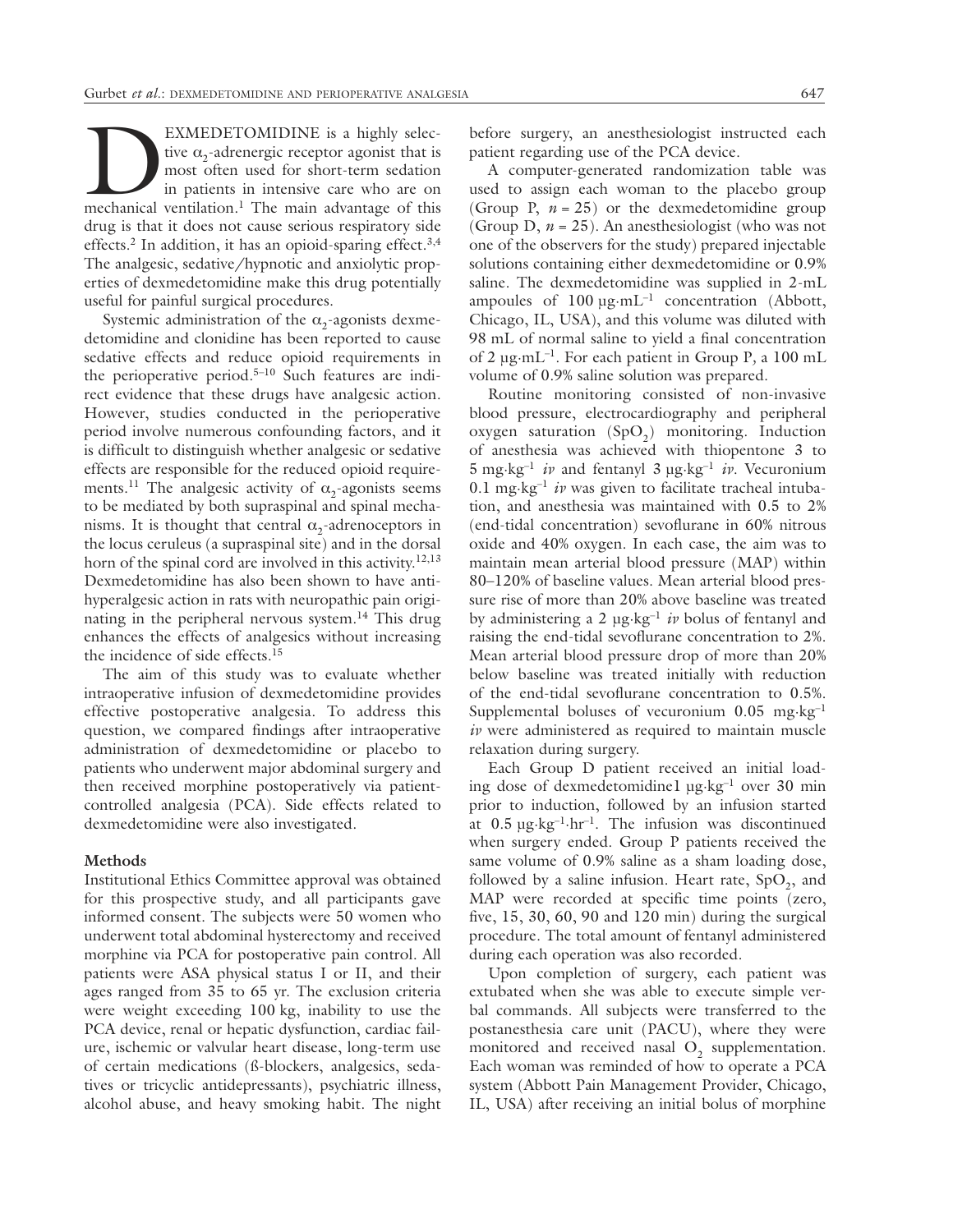|                                 | Group P<br>$(n = 25)$ | Group D<br>$(n = 25)$ |
|---------------------------------|-----------------------|-----------------------|
| Age $(yr)$                      | $49 + 9$              | $43 \pm 7$            |
| Weight (kg)                     | $70 \pm 10$           | $69 + 11$             |
| Height (cm)                     | $161 \pm 5$           | $163 + 4$             |
| ASA (I/II)                      | 15/10                 | 12/13                 |
| Duration of surgery (min)       | $109 \pm 25$          | $101 + 25$            |
| Intraoperative data             |                       |                       |
| $HR$ (beats-min <sup>-1</sup> ) | $69 + 11$             | $65 + 10$             |
| $MAP$ (mmHg)                    | $82 + 8$              | $80 + 7$              |
| $SpO_{2}(\%)$                   | $98 \pm 1$            | $98 \pm 2$            |
| End-tidal sevoflurane (%)       | $1.4 \pm 0.2$         | $1.3 \pm 0.3$         |
| Intraoperative fentanyl (µg)    | $325 \pm 17$          | $255 \pm 16$ *        |

TABLE Demographic and intraoperative data

Group  $P =$  placebo group; Group  $D =$  dexmedetomidine group;  $HR = heart$  rate;  $MAP = mean$  arterial pressure;  $SpO<sub>2</sub> = peripheral$ oxygen saturation. Data are mean ± standard deviation or number of patients. Intraoperative data are over entire surgery. \* *P* < 0.05, Group P *vs* Group D.

3 mg *iv*. The PCA machine was set to deliver morphine boluses 1 mg *iv* with a lockout interval of five minutes. Morphine was delivered only via PCA; no morphine infusions were provided. This PCA regimen was continued for 48 hr (in the PACU and on the ward). Patients were encouraged to push the analgesic-demand button when they experienced pain, and to repeat until they felt pain relief. Diclofenac 75 mg *iv* was administered for rescue analgesia if the pain scores at rest remained higher than 3.

Each patient remained in the PACU for two hours, and was transferred thereafter to the ward. Data for pain scores (see details below), heart rate, MAP, and sedation scores (see details below) were recorded at ten, 20, 30, 40, 50, 60, 90 and 120 min in the PACU, at arrival on the ward, and at three, four, eight, 12, 16, 24, 32, 40 and 48 hr postoperatively. Each subject's mean SpO<sub>2</sub> value in the PACU was also recorded. Observers who recorded data were blinded with respect to patients' group allocation. The observer was never the anesthesiologist providing clinical care of the patient.

Pain intensity was assessed using an 11-point visual analogue scale (VAS) on which 0 indicated no pain and 10 indicated the worst pain imaginable. At each assessment period after surgery, the patient assessed her pain at rest ( $VAS_R$ ) and during movement ( $VAS_M$ ). Sedation levels were also recorded at the same time intervals. The degree of sedation was assessed using the Ramsay sedation scale. In this system,  $l =$  agitated and uncomfortable,  $2 =$  cooperative and orientated,  $3 =$  can follow simple directions,  $4 =$  asleep but strong response to



FIGURE 1 Cardiorespiratory variables after surgery while in the PACU (mean  $\pm$  SD). Group P = placebo group; Group  $D =$  dexmedetomidine group;  $B =$  preoperative baseline value; MAP = mean arterial pressure;  $SpO<sub>2</sub>$  = peripheral oxygen saturation; PACU = postanesthesia care unit.

stimulation, 5 = asleep and slow response to stimulation, and 6 = asleep and no response to stimulation.

Times to extubation of the trachea, and side effects possibly related to opioid or dexmedetomidine administration [nausea and vomiting, urinary retention, bradypnea (fewer than 8 breaths·min<sup>-1</sup>), and itching] were recorded for each case.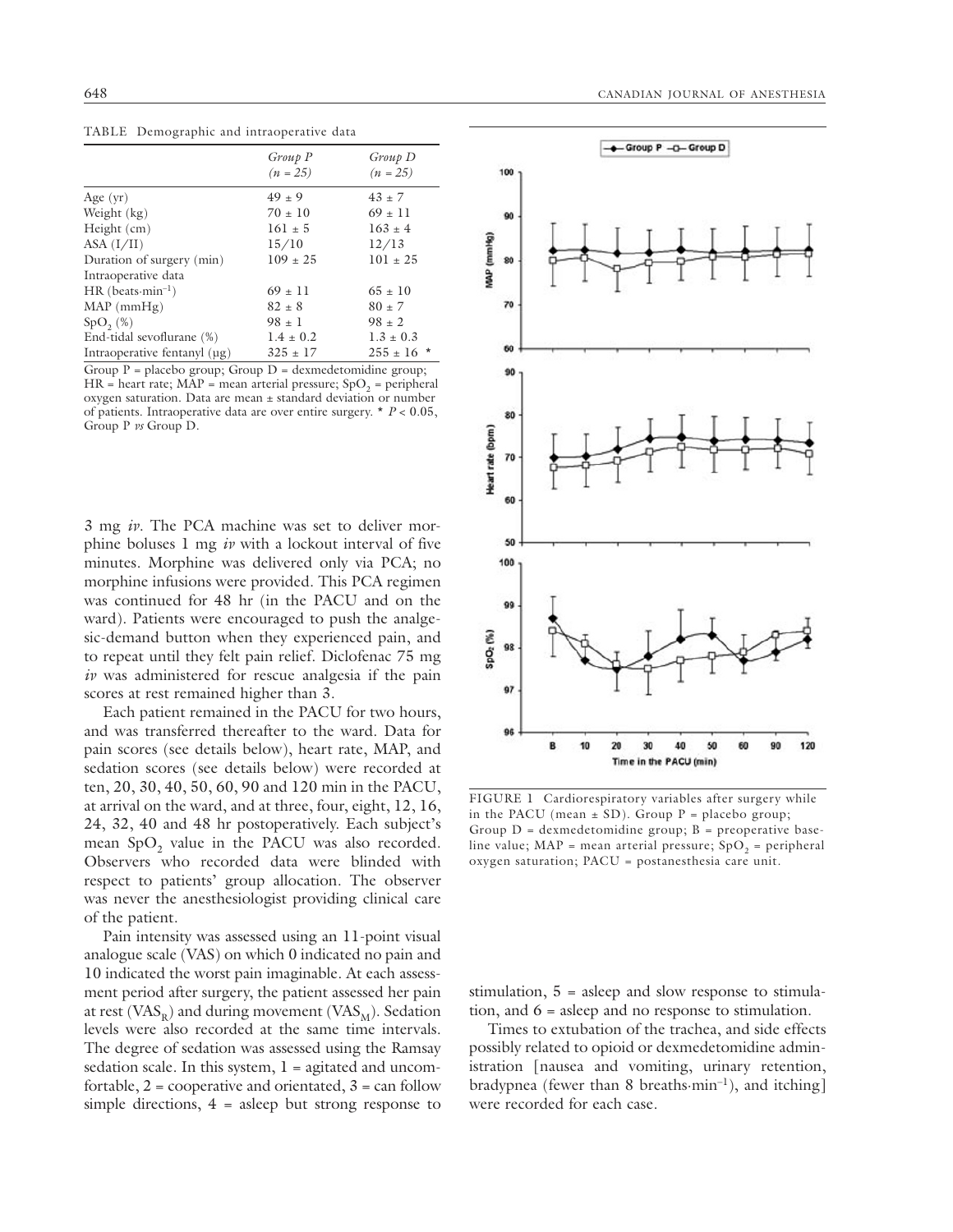#### *Statistical considerations*

Based on previous data from Unlugenc *et al.,*9 23 patients per group would detect a 30% reduction in PCA morphine requirements, relative to the placebo group, during the first 24 hr with a 5% one-tailed type I error rate and 80% power. Kruskal-Wallis, Chisquare and Mann-Whitney U tests were employed as appropriate, and *P* values < 0.05 were considered significant.

## **Results**

Five patients refused consent. A total of 50 patients consented to participate at the preoperative anesthesia visit and no patient was excluded at any stage of the study. Demographic and intraoperative outcomes are shown in the Table. Groups were similar with respect to age, body weight, height, proportions of ASA I and ASA II patients, and duration of surgery. There were no differences in intraoperative heart rate, MAP and  $SpO<sub>2</sub>$  between groups. The mean amount of intraoperative fentanyl administered in Group D was significantly lower than that in Group  $P$  ( $P < 0.05$ ). The intraoperative concentrations of sevoflurane were similar in both groups.

Intergroup comparisons of MAP, heart rate and SpO<sub>2</sub> findings in the PACU revealed no significant differences (Figure 1). The groups' mean sedation scores at each time point in the PACU and on the ward were similar (Figures 2 and 3). There were also no significant differences between the groups' mean  $VAS<sub>R</sub>$  scores at each time point assessed in the PACU and on the ward after surgery, and the same was true for the mean  $\mathrm{VAS}_{\mathrm{M}}$  scores (Figures 2 and 3).

The times from PACU admission to first analgesic (PCA) demand were similar in the two groups  $(8 \pm 6)$  $\nu s$  9  $\pm$  7 min, Groups P and D, respectively;  $P > 0.05$ ). Group P had significantly higher mean cumulative morphine consumption than Group D  $(19.5 \pm 1)$ *vs*  $12 \pm 0.7$  mg, respectively;  $P < 0.05$ ) during the PACU stay (Figure 2).

During the time patients were assessed on the ward (i.e., from arrival on the ward to 48 hr postoperatively), Group P patients had significantly higher mean cumulative morphine consumption than Group D patients  $(65.8 \pm 20.6 \text{ vs } 28.6 \pm 10.7 \text{ mg}, \text{ respectively};$ *P* < 0.01), (Figure 3).

A significantly higher number of patients in Group P experienced itching (13 *vs* 4 patients for Group P *vs*  Group D, respectively; *P* < 0.05). Nausea and vomiting requiring treatment was also lower in the dexmedetomidine group (15 *vs* 6 patients, respectively; *P* < 0.05). Also, seven patients in Group P needed rescue analgesia in contrast to only two patients in Group





FIGURE 2 Pain scores at rest and during movement, sedation scores and cumulative PCA morphine consumption in the PACU (mean  $\pm$  SD). Patients receiving intraoperative dexmedetomidine consumed significantly less PCA morphine during the PACU stay ( $* p < 0.05$ ). There were no significant differences in other end-points. Group  $P =$  placebo group; Group  $D =$  dexmedetomidine group;  $VAS_R =$  visual analogue scale at rest;  $VAS_M$  = visual analogue scale during movement; PCA = patient-controlled analgesia; PACU = postanesthesia care unit.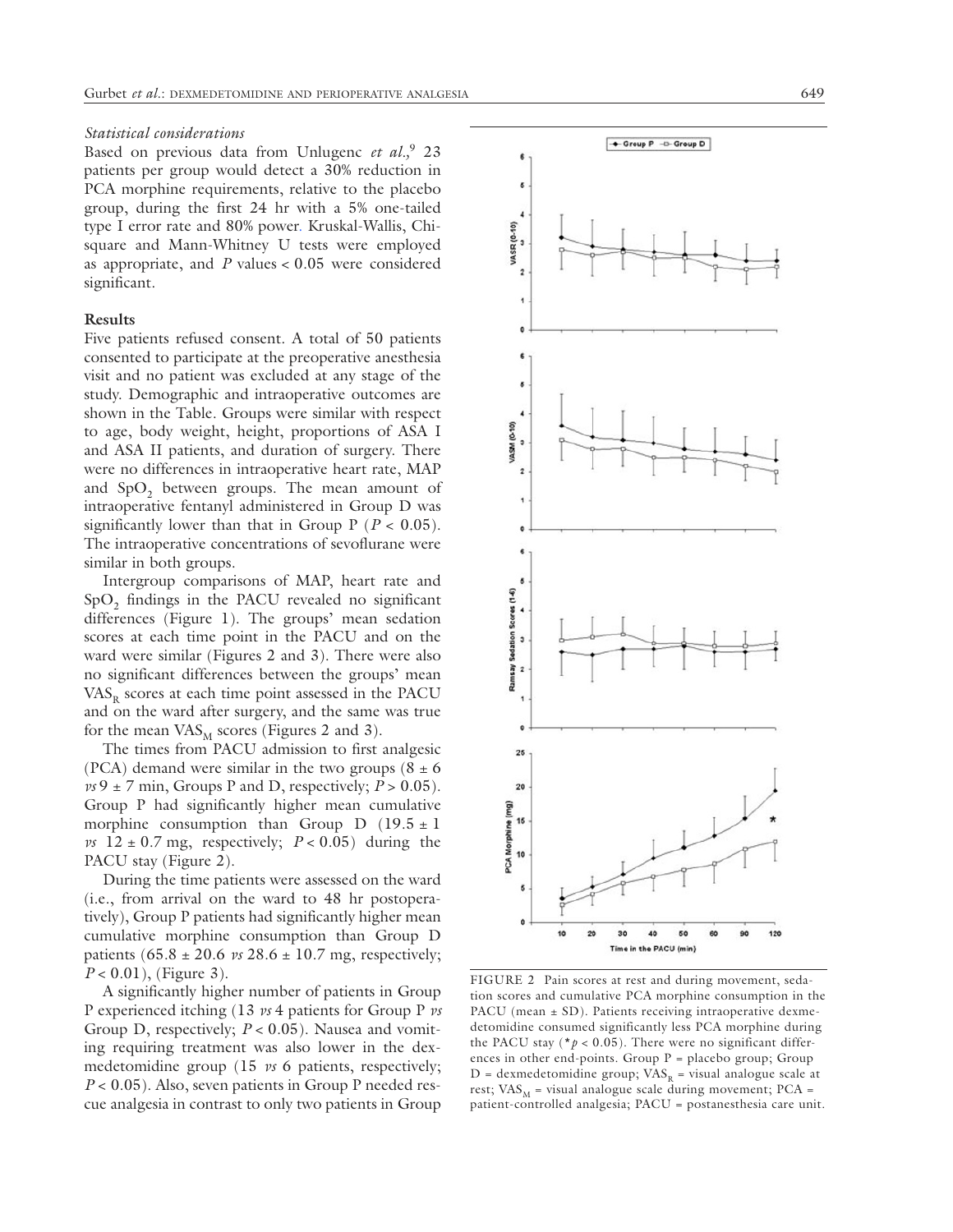

FIGURE 3 Pain scores at rest and during movement, sedation scores and cumulative PCA morphine consumption while on the ward (mean  $\pm$  standard deviation). Patients receiving intraoperative dexmedetomidine had significantly lower mean cumulative morphine consumption than placebo patients on the ward  $(*P < 0.01)$ . There were no significant differences in other end-points. Group  $P =$  placebo group; Group  $D =$  dexmedetomidine group;  $A =$  arrival on the ward;  $VASR =$  visual analogue scale at rest; VASM = visual analogue scale during movement; PCA = patient-controlled analgesia.

D (*P* < 0.05). No patient in either group developed urinary retention or bradypnea. None of the patients in either group developed any opioid-related complications that delayed PACU or hospital discharge.

# **Discussion**

Our findings indicate that intraoperative *iv* dexmedetomidine reduces PCA morphine consumption after total abdominal hysterectomy during the first 48-hr after surgery.

Animal studies have shown that *iv* dexmedetomidine significantly reduces sevoflurane anesthetic requirements.16 The analgesic effects of dexmedetomidine observed in our study correlate well with previous findings in both animals and humans. Experiments with thermal pain models in animals have shown that systemic administration of clonidine or dexmedetomidine has significant analgesic effects.17,18 Jaakola *et al.*4 evaluated analgesia after systemic administration of different doses of dexmedetomidine (0.25, 0.50, and  $1 \mu g \cdot kg^{-1}$  and fentanyl  $(2 \mu g \cdot kg^{-1})$  in healthy volunteers, and found that dexmedetomidine had a moderate analgesic effect that was maximized at 0.5 µg·kg–1. In line with this, Cortinez *et al.*1 showed that a  $0.6$  ng $\cdot$ mL<sup>-1</sup> target control infusion (equivalent to  $0.5 \mu$ g·kg<sup>-1</sup>) of *iv* dexmedetomidine had analgesic effects in humans. These doses of dexmedetomidine are similar to the amounts which patients received in the current study.

Several experimental pain studies in human volunteers used the cold pressor test after administration of dexmedetomidine or clonidine. These investigations indicate a 20% to 30% decrease in pain VAS scores for subjects who receive either of these drugs at doses associated with moderate to severe sedation.<sup>2,18,19</sup> However, conflicting results were documented in one study in an experimental model of secondary hyperalgesia, where volunteers who received clonidine at a dose known to produce moderate to severe sedation experienced no anti-hyperalgesic or anti-allodynic effects.<sup>20</sup> Our results add to evidence that suggests dexmedetomidine does not have broad analgesic efficacy when administered systemically at doses that produce mild to severe sedation.

One study<sup>4</sup> revealed that both dexmedetomidine and fentanyl have significant analgesic effects on ischemic pain induced by a sphygmomanometer cuff. The authors found that the analgesic action of dexmedetomidine was not dose-dependent; they observed an apparent ceiling effect at  $0.5 \mu g \cdot kg^{-1}$ . In our study, we observed that an intraoperative loading dose of dexmedetomidine 1 µg·kg–1 followed by an infusion at a rate of  $0.5 \mu g$ - $kg^{-1}$ -hr<sup>-1</sup> provided good analgesia for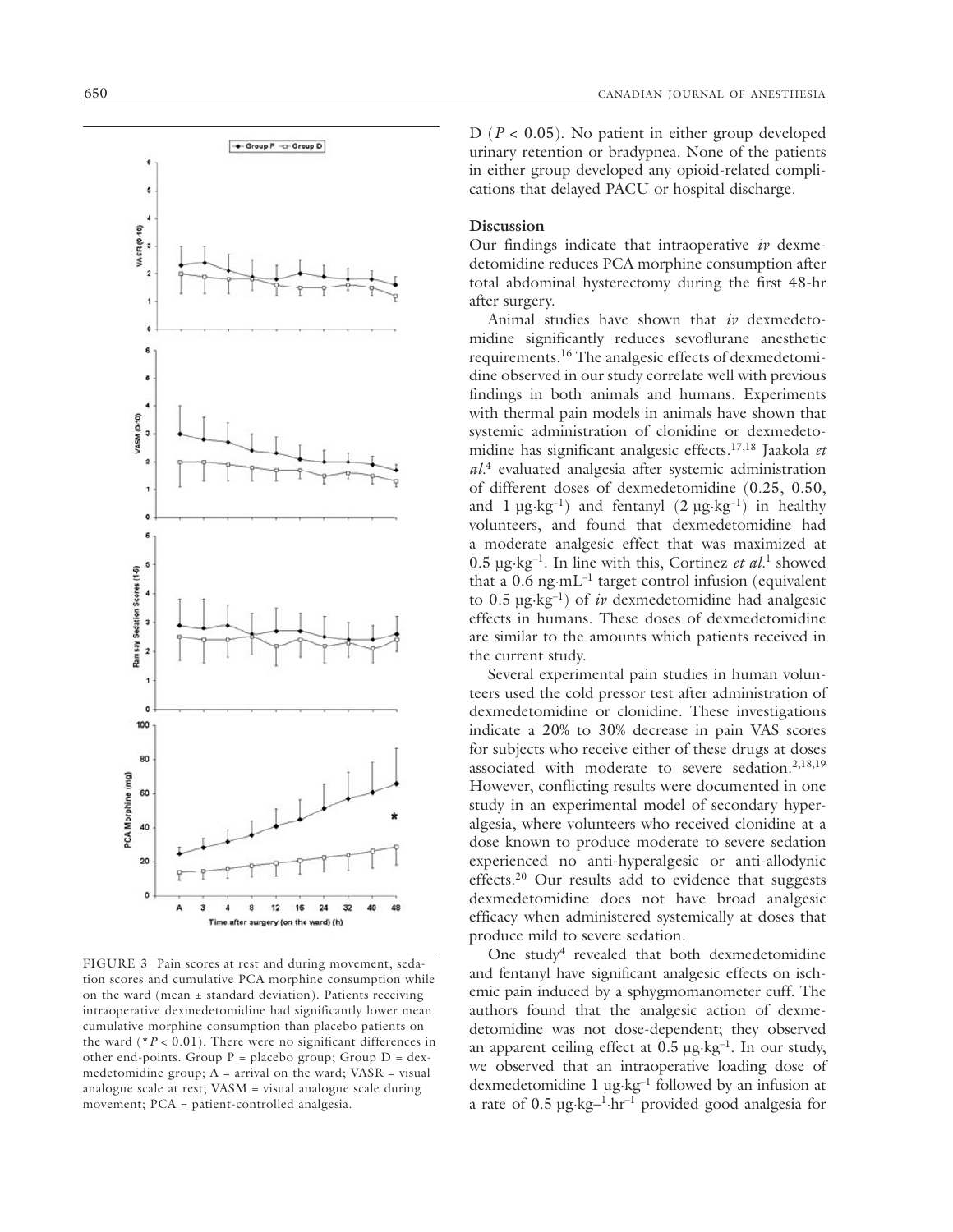at least 48 hr after total abdominal hysterectomy. This was reflected by the significantly lower requirements for *iv* PCA morphine analgesia in the dexmedetomidine group. Arain *et al.*5 examined the efficacy of dexmedetomidine *vs* morphine for postoperative analgesia after major inpatient surgery. Thirty minutes before the end of the surgery, one group received an initial loading dose of dexmedetomidine 1 µg·kg–1 followed by an infusion at a rate of  $0.4 \mu$ g·kg<sup>-1</sup>·hr<sup>-1</sup>, discontinued at the end of surgery**.** Prior to the end of surgery, the other group received an *iv* bolus of morphine 0.08 mg·kg–1. Upon recovery from anesthesia, patients in both groups received morphine 2 mg *iv* whenever the VAS pain score was > 5. The groups had similar pain scores but the morphine group required 66% more morphine to achieve this analgesic effect. Similarly, in our study we observed no differences between the VAS pain scores (at rest or during movement) for the placebo and dexmedetomidine groups at any of the time after surgery. However, the patients who received dexmedetomidine required a lower cumulative amount of morphine during the first 48 hr after surgery.

Animal studies indicate that systemic administration of  $\alpha_2$ -adrenergic receptor agonists results in dosedependent antinociception and sedation responses.<sup>21</sup> Human data reveal a clear dose-response relationship for sedation, but not for analgesia, with systemic administration of these drugs.6,22 One possible explanation of the variances between animal and human studies is that many of the animal experiments involved drug doses several orders of magnitude larger than those used in human trials.<sup>3,18,19</sup> In human research, it is usually not possible to administer systemic doses of  $\alpha$ <sub>2</sub>-agonists that will provide effective analgesia, because such doses can heavily sedate subjects or even render them unconscious. In our study, we did not observe clinically important sedation in any patient who received intraoperative dexmedetomidine infused at a rate of  $0.5 \mu g \cdot kg^{-1} \cdot hr^{-1}$ .

Previous research has shown that *iv* target infusions of dexmedetomidine (0.5, 0.8, 1.2, 2.0, 3.2, 5.0, and 8.0 ng $\cdot$ mL<sup>-1</sup>) decrease heart rate and blood pressure in a dose-dependent fashion. These cardiovascular effects are well documented for the plasma concentrations of dexmedetomidine that have been investigated to date.2 Arain *et al.*5 administered dexmedetomidine at an initial loading dose of 1 µg·kg–1 followed by an infusion at  $0.4 \mu g \cdot kg^{-1} \cdot hr^{-1}$  initiated 30 min before the end of elective inpatient surgery. Slower mean heart rates were observed in the dexmedetomidinetreated group during the early postoperative period. However, no patient who received dexmedetomidine in our study developed clinically important bradycardia, either during surgery or postoperatively.

Venn *et al.*23 investigated the postoperative effects of postoperatively administered dexmedetomidine in 119 cardiac surgery and general surgery patients who required mechanical ventilation and sedation in an intensive care unit. The patients were divided into two groups that received either dexmedetomidine or placebo. In both groups, midazolam and morphine were used for rescue sedation and analgesia, respectively. The authors found that dexmedetomidine had an analgesia-sparing effect and resulted in reduced need for rescue sedation. The elimination half-life of dexmedetomidine is two to three hours, and the authors speculated that the analgesic-sparing effect of dexmedetomidine would have persisted for up to 24 hr postoperatively. In our study, we observed that the dexmedetomidine group had significantly lower morphine requirements than the placebo group during the first 48 hr after abdominal surgery. One explanation for prolonged postoperative analgesia with dexmedetomidine may be the anxiolytic and thymoanaleptic properties of  $\alpha$ <sub>2</sub>-agonists, which act on the emotional component of postoperative pain.<sup>24</sup>

In summary, our results indicate that intraoperatively administered dexmedetomidine has specific analgesic properties and provides effective visceral pain relief. We found that continuous infusion of dexmedetomidine during abdominal surgery significantly reduces the amount of PCA morphine that patients require to remain comfortable postoperatively, without affecting time to extubation. Intraoperative, systemically administered dexmedetomidine was also associated with fewer morphine-related side effects compared with placebo.

## **References**

- 1 *Cortinez LI, Hsu YW, Sum-Ping ST, et al.* Dexmedetomidine pharmacodynamics: part II. Crossover comparison of the analgesic effect of dexmedetomidine and remifentanil in healthy volunteers. Anesthesiology 2004; 101: 1077–83.
- 2 *Ebert TJ, Hall JE, Barney JA, Uhrich TD, Colinco MD*. The effects of increasing plasma concentrations of dexmedetomidine in humans. Anesthesiology 2000; 93: 382–94.
- 3 *Aho MS, Erkola OA, Scheinin H, Lehtinen AM, Korttila KT*. Effect of intravenously administered dexmedetomidine on pain after laparoscopic tubal ligation. Anesth Analg 1991; 73: 112–8.
- 4 *Jaakola ML, Salonen M, Lehtinen R, Scheinin H.* The analgesic action of dexmedetomidine – a novel  $\alpha$ <sub>2</sub>-adrenoceptor agonist – in healthy volunteers. Pain 1991; 46: 281–5.